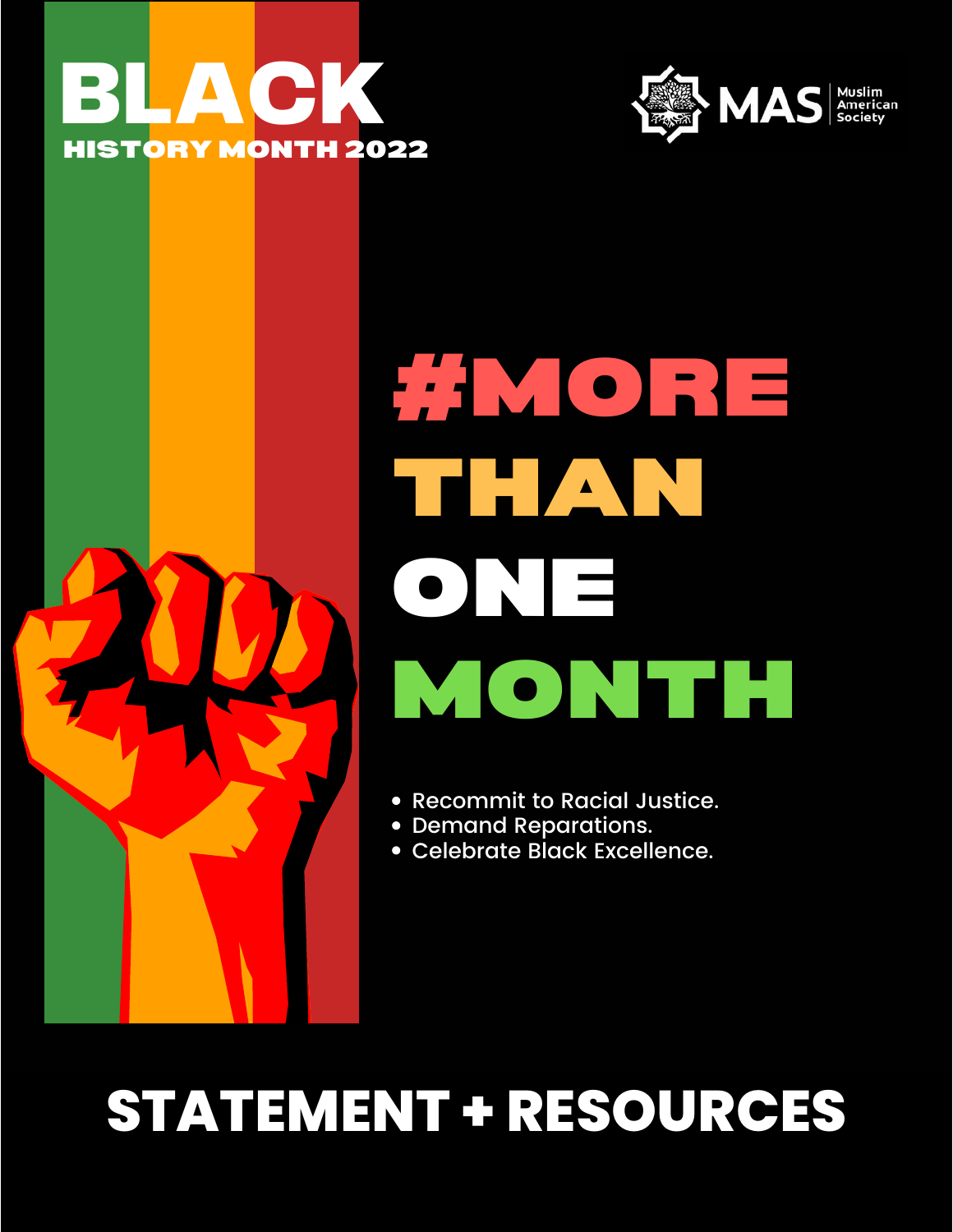### **PLAY** HISTORY MONTH

### NATIONAL **STATEMENT**

#### **Assalamu Alaikum dear fellow MAS members,**

We would like to share a message with you in this sacred month of Rajab which coincides this year with Black History Month.

Rajab is one of the four sacred months in the Islamic calendar, and Allah (swt) warns us in the Qur'an "Do not wrong yourselves during them." (9:36) How do we wrong ourselves? We wrong ourselves by transgressing on the Rights of Our Creator and by transgressing on the rights of His creation. So not only do we wrong ourselves by committing sins, like delaying our prayers or not reading and reflecting on the Quran regularly, but we also wrong ourselves by ignoring injustices including systemic racism, failing to educate ourselves and taking action on pressing issues of social justice, and by undermining others through our words or actions.

In this month, adopt the double intentions of honoring the sacred month of Allah while also honoring and centering the movement for

justice and equity for Black America. This includes fighting back against voter suppression, confronting racism within our communities and mosques, tackling the school-to-prison pipeline and mass incarceration, housing injustice, etc. This is critical so that we do not wrong ourselves, our brethren in humanity, our movement, our religion, and our country, through our ignorance and disengagement. We cannot be spectators on the sideline, just praying for things to get better. We must be part of the solution and active participants in righting wrongs. As we right ourselves with extra dhikr, prayers, dua, and fasting, let us also commit to examining our words and actions and priorities towards our brothers and sisters from the African American community. We have a responsibility to listen, learn, change, and act.

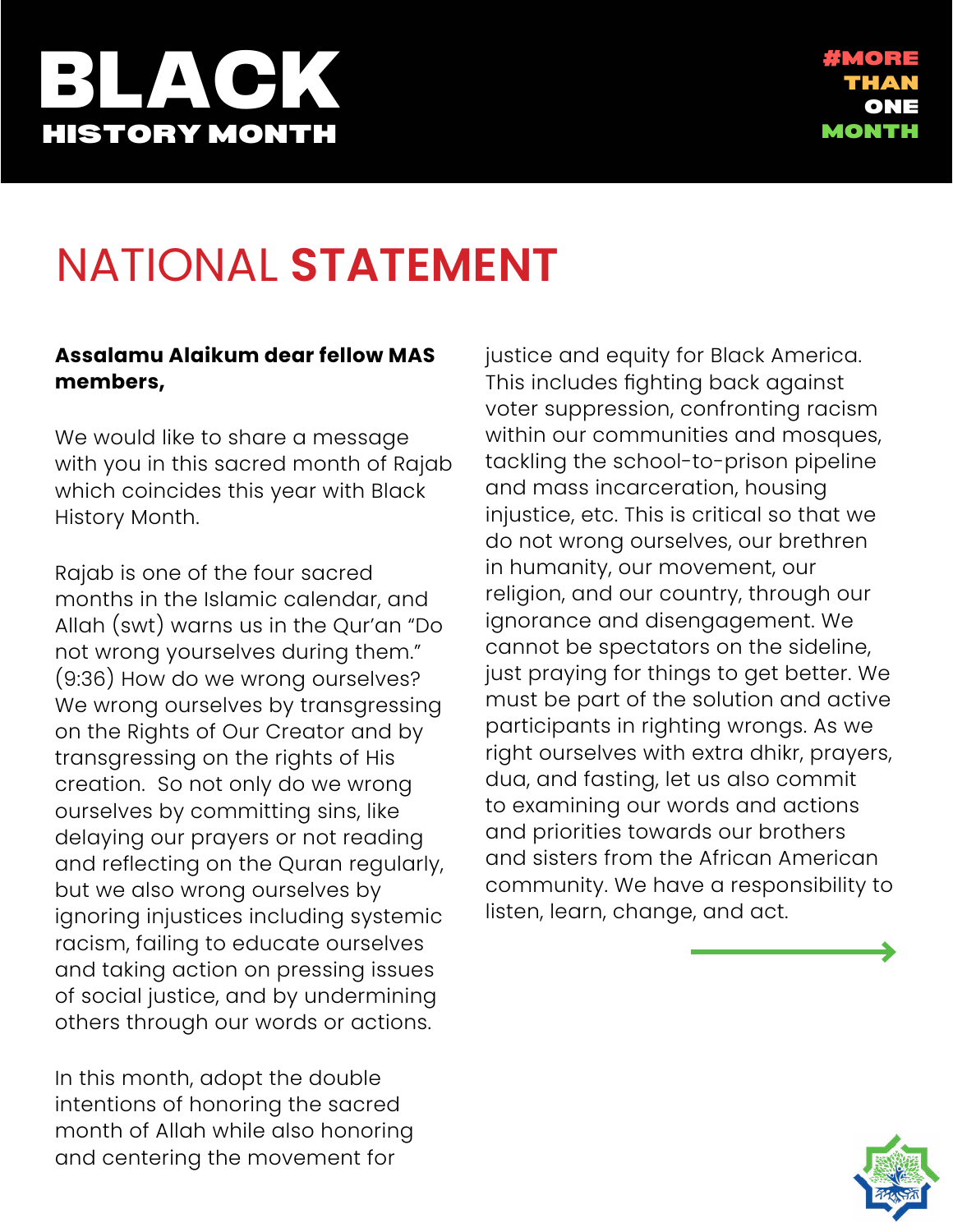# **BLACK** HISTORY MONTH

### **RESOURCES**

**Below is a list of resources that we can use to help us inshaAllah as we make this commitment:**

#### **VIDEOS**

#### **Watch the videos:**

- "[Implicit Biases and the Muslim](https://www.youtube.com/watch?v=1PjjciSN3ks)  [Community"](https://www.youtube.com/watch?v=1PjjciSN3ks)
- "A Historical Context to the [Movement](https://www.youtube.com/watch?v=kc2-wijuEDk)"
- "[What do we do now? Taking Action"](https://www.youtube.com/watch?v=bLfWP42J8b4)

#### **HISTORICAL BOOKS:**

- *Blindspot: Hidden Biases of Good People, M. Banaji and A. Greenwald*
- *A Young People's History of the United States*, Howard Zinn and Rebecca Stefoff
- *The Divide: American Injustice in the Age of the Wealth Gap*, Mat Taibbi
- *White Like Me: Reflections on Race from a Privileged Son*, Tim Wise
- *The Beautiful Struggle: A Father, Two Sons and an Unlikely Road to Manhood*, Ta-Nehisi Coates
- *The Fire Next Time*, James Baldwin
- *The Autobiography of Malcolm X*, Alex Haley
- *How to be An Anti-Racist*, Dr. Ibram X. Kendi
- *The Color of Law*, Richard Rothstein
- *The New Jim Crow: Mass Incarceration in the Age of Colorblindness*, Michelle Alexander
- *The Walking Quran: Islamic Education, Embodied Knowledge, and History in West Africa,* by Dr. Bilal Ware
- *Beyond Bilal: Black History in Islam* by Mustafa Briggs
- *A Muslim American Slave: The Life of Omar Ibn Said* by Omar ibn Said and Ala Alryyes
- *Servants of Allah: African Muslims enslaved In the Americas* by Sylvaine A.Diouf
- *Educating Muslim Women: The West African Legacy* by Nana Asma'u
- *Centering Black Narrative: Black Muslim Nobles Among the Early Pious Muslims* by Ahmad Mubarak and Dawud Walid
- *• The Greatest, My Own Story* by Muhammad Ali

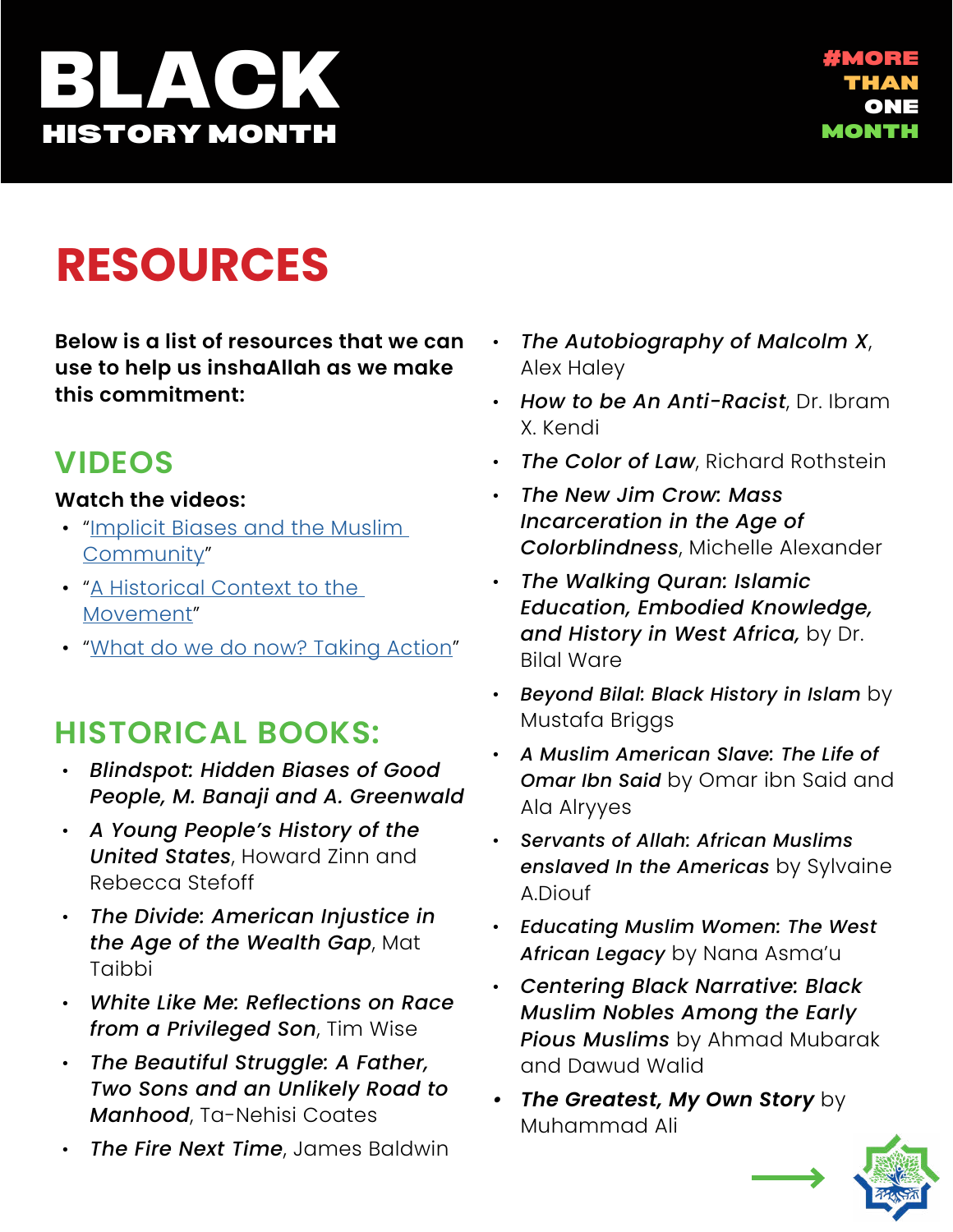# **BLACK** HISTORY MONTH

### **RESOURCES**

#### **YOUNG ADULT BOOKS:**

- *Towards a Black Muslim Ontology of Resistance* by Muna Mire
- *Betty Before X* by Ilyasah Shabazz
- *NbA Muslims-Black Muslim Reads* by Layla Abdullah-Poulos, Fatimah Abdulmalik, and Umm Juwayriyah
- *American Street* by Ibi Zoboi
- *Unashamed: Musings of a Fat, Black Muslim* by Leah Vernon
- *Seven* by Sadiyah Bashir
- *Proud: My Fight for an Unlikely American Dream* by Ibtihaj Muhammad
- *Punching the Air* by Ibi Zoboi and Yusef Salaam
- *The Shoulders on Which I Stand* by Karimah Grayson
- *American Muslim Women: Negotiating Race, Class, and Gender within the Ummah* by Jamillah Karim
- *Nomad Diaries* by Yasmeen Maxamuud
- *I Bear Witness: Part 1* by Amani-Nzinga Jabbar
- *Spilt Milk* by Aisha Ali
- *Salt.* by Nayyirah Waheed
- *Tried & Tested* by Umm Juwayriyah
- *What We Learned Along the Way* by Nadirah Angail
- *The Kindness of Enemies* by Leila Aboulela
- *Everything Good Will Come* by Sefi Atta
- *The January Children* by Safia Elhillo
- *Black Mamba Boy* by Nadifa Mohamed
- *The Orchard of Lost Souls* by Nadifa Mohamed
- *Teaching My Mother How to Give Birth* by Warsan Shire
- *Mirage: A Novel (Mirage Series, 1)* by Somaiya Daud

#### **CHILDREN'S BOOKS:**

- *Mae Among the Stars* by Roda Ahmed
- *Your name is a Song* by Jamilah Thompkins-Bigelow
- *Nana Asma'u* by Aaliyah Tar Mohamed
- *Not Quite Snow White* by Ashley **Franklin**
- *Better Together* by Cinderella-Ashley Franklin
- **The Proudest Blue** by Ibtihaj Mohamed and S.K Ali

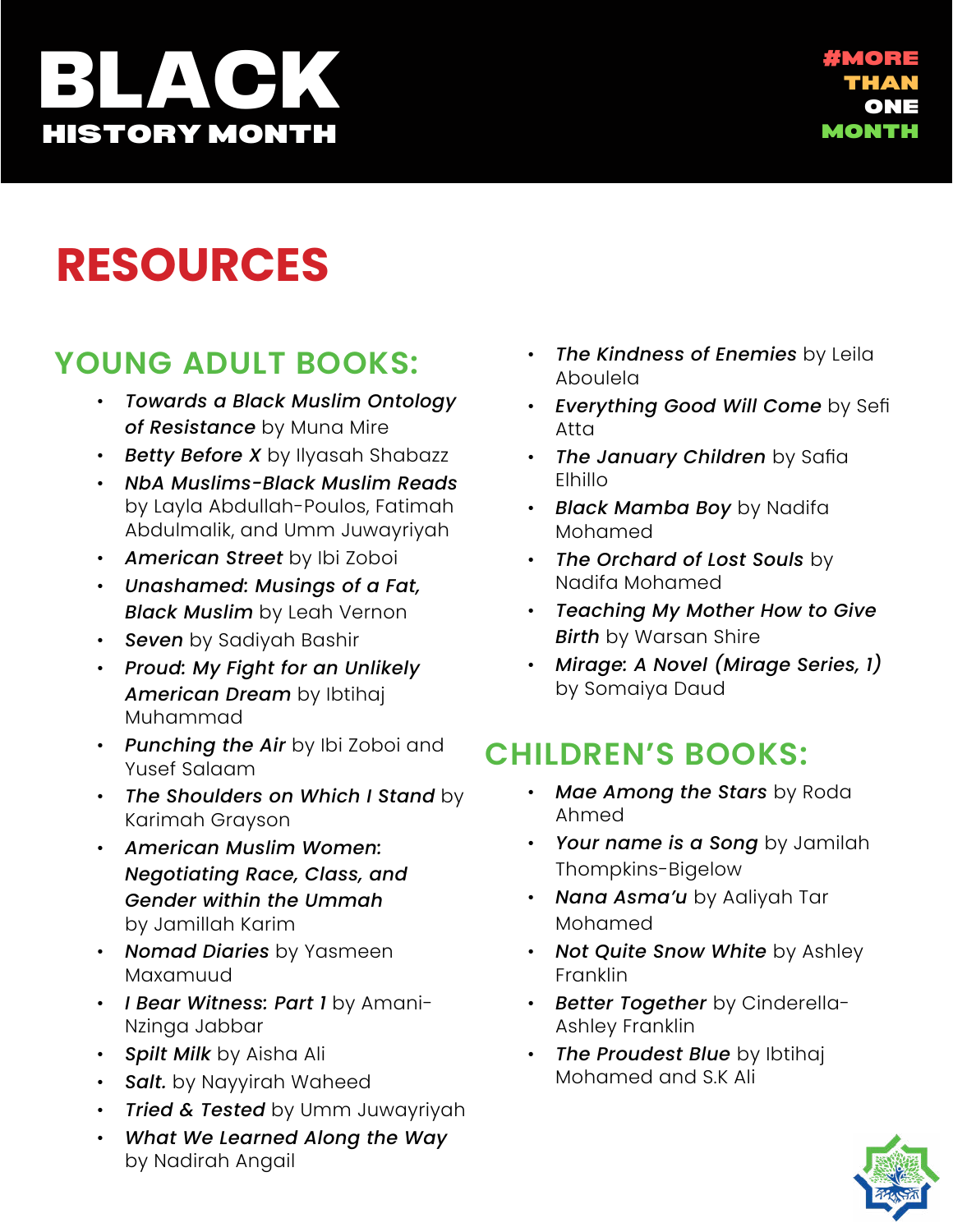### ACH! HISTORY MONTH

#### **RESOURCES**

#### **ARTICLES:**

- [Facts Matter! Black Lives Matter! The](https://mcsilver.nyu.edu/wp-content/uploads/2020/06/trauma_of_racism_report.pdf)  [Trauma of Racism](https://mcsilver.nyu.edu/wp-content/uploads/2020/06/trauma_of_racism_report.pdf)
- [Reflections of an American Muslim](https://medium.com/ummah-wide/august-9th-2014-7944c5a4c69)  [Mother on #Ferguson](https://medium.com/ummah-wide/august-9th-2014-7944c5a4c69)
- The growing ties between [#BlackLivesMatter and Palestine b](https://mondoweiss.net/2015/01/between-blacklivesmatter-palestine/)y Alex Kane
- [Mapping the Intersections of](https://sapelosquare.com/2015/05/19/mapping-the-intersections-of-islamophobia-blacklivesmatter-unearthing-black-muslim-life-activism-in-the-policing-crisis/)  [Islamophobia and BlackLivesMatter](https://sapelosquare.com/2015/05/19/mapping-the-intersections-of-islamophobia-blacklivesmatter-unearthing-black-muslim-life-activism-in-the-policing-crisis/) by Donna Auston
- [Why Muslims Must Support](https://www.huffpost.com/entry/muslims-must-support-blacklivesmatter_b_8899156)  [#BlackLivesMatter](https://www.huffpost.com/entry/muslims-must-support-blacklivesmatter_b_8899156) by Hamza Raza
- [What's wrong with All Lives Matter](https://opinionator.blogs.nytimes.com/2015/01/12/whats-wrong-with-all-lives-matter/)  [by George Yancy and Judith Butler](https://opinionator.blogs.nytimes.com/2015/01/12/whats-wrong-with-all-lives-matter/)
- [One Year After George Floyd's](https://www.motherjones.com/politics/2021/05/one-year-after-george-floyds-murder-the-racial-reckoning-gave-way-to-a-backlash/)  [Murder, the Racial Reckoning Gave](https://www.motherjones.com/politics/2021/05/one-year-after-george-floyds-murder-the-racial-reckoning-gave-way-to-a-backlash/)  [Way to a Backlash](https://www.motherjones.com/politics/2021/05/one-year-after-george-floyds-murder-the-racial-reckoning-gave-way-to-a-backlash/) by Nathalie Baptiste

#### **EVENT:**

Join us on facebook live this February 11th at 8PM ET for a raw conversation between Br. Khalil Ismail and Br. MK.